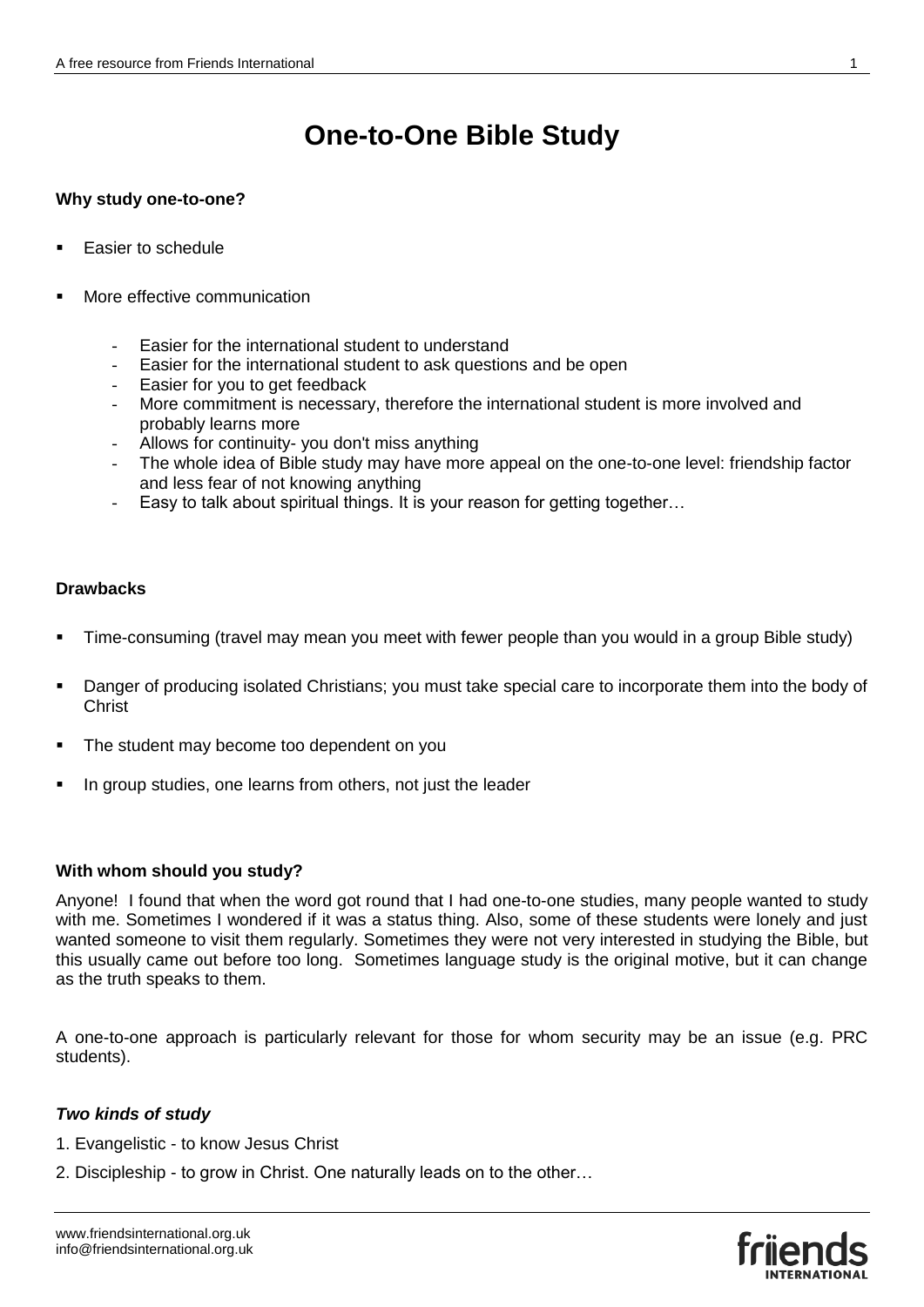# **Expectations and limits**

- How often are you going to meet? Weekly takes the least maintenance. E.g. "We will meet on Tuesday at 4pm unless you ring me"
- How long will you study each lesson? 1-1  $\frac{1}{2}$  hours is good. Put a limit so that you can schedule something else and so you don't wear out your welcome. A person is less likely to continue to meet if the lessons go on and on…
- How many weeks will you study? Especially with beginners it is good to say, "Let's meet for six lessons from the gospel of John." Then they have a way out if they do not wish to continue
- Let the student know when to ring you if they have to cancel. Since this is an appointment it is serious if they do not show up
- **How long will you wait for each other if you are not meeting at home? Knowing that we are sometimes** detained for reasons we cannot foresee (like transport problems), it may be good to agree that you will wait at the appointed spot for 15-20 minutes
- Will you require them to prepare anything in advance of the lesson? Daily Bible reading? Memorization of some Bible verses?

# **What to study?**

**Evangelistic:** Gospels, Acts. Matthew is good for Muslims. Mark is good for those whose English is not great or whose interest is small. Luke is good for anyone, but it is long and there are lots of parables. John suits the Chinese.

# **Discipleship:**

- Gospels, Acts<br>- Letters nerhal
- Letters, perhaps starting with Philippians or 1 John.
- Bible studies that teach how to study the Bible for yourself (e.g. Search the Scriptures)
- Topical study on an area of need
- 'Think Home' studies (see Resources section)

# **General guidelines and practical help**

**Evangelistic studies:** Be sure to give opportunity for response. E.g. what about you? Who do you think Jesus is? What do you believe at this point? What do you think about that?

**Discipleship studies:** Encourage application of the truth. How could we put that into practice? Follow up on that next week. How did that go? Encourage service. In discipleship studies begin introducing spiritual